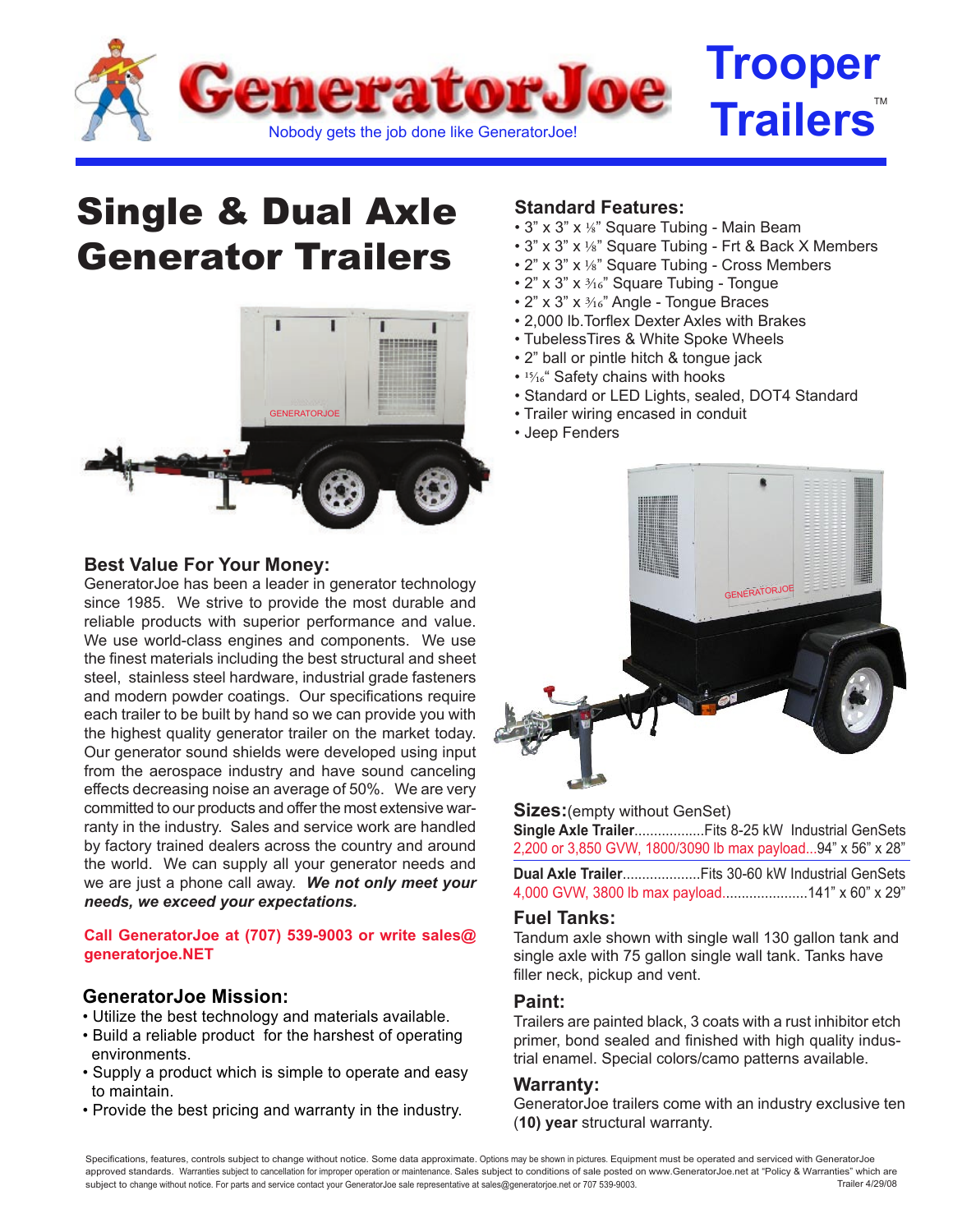$\overline{\phantom{a}}$ **Trailers Trooper** 

Single Axle Trailer - General Dimentions Single Axle Trailer - General Dimentions





E-Mail sales@generatorjoe.net Web www.generatorjoe.net **E-Mail sales@generatorjoe.netWeb www.generatorjoe.net** GeneratorJoe<br>Phone: (707) 539-9003<br>Fax: (707) 539-5212 **Phone: (707) 539-9003 Fax: (707) 539-5212 GeneratorJoe**